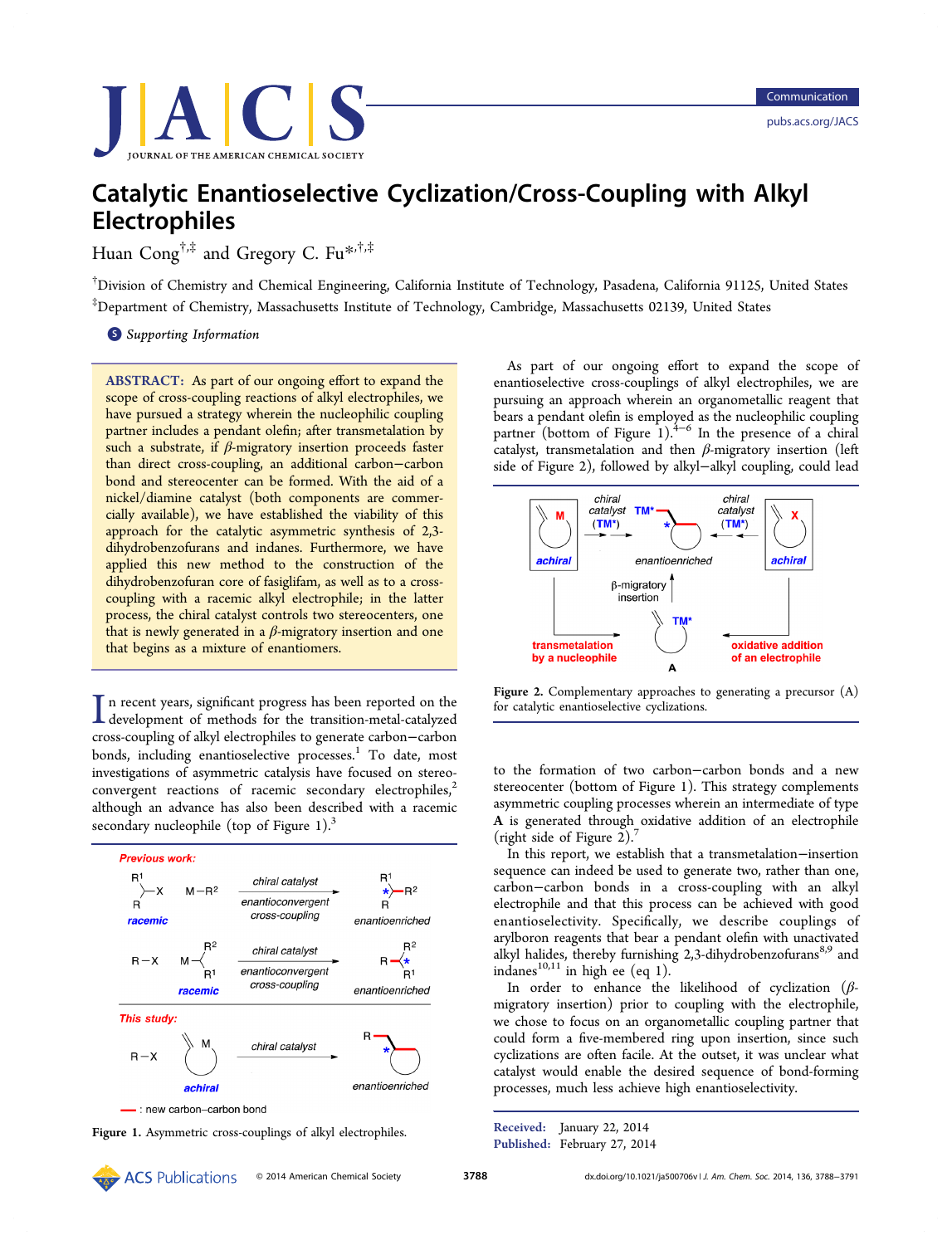<span id="page-1-0"></span>

Interestingly, we have determined that a nickel/1,2-diaminebased catalyst, which we have found to be useful for enantioconvergent alkyl-alkyl couplings,<sup>3,12</sup> is also effective for the desired cyclization/cross-coupling sequence (Table 1,

Table 1. Catalytic Enantioselective Cyclization/Cross-Coupling with an Alkyl Electrophile: Influence of Reaction Parameters<sup>a</sup>



 $a$ All data are the average of two experiments.  $b$ The yield was determined by GC analysis with the aid of a calibrated internal standard.

entry 1). Thus, in the presence of  $NiBr_2$ ·glyme and ligand 1, both of which are commercially available, the target 2,3 dihydrobenzofuran is generated in good ee and yield. Under these conditions, essentially none of the product of direct crosscoupling (without cyclization of the nucleophile) or of endo cyclization is observed (<5%).

In the absence of NiBr<sub>2</sub>·glyme, ligand 1, or *i*-BuOH, the desired cyclization/cross-coupling product did not form in appreciable yield (Table 1, entries 2−4).<sup>13</sup> Furthermore, the use of a smaller excess of the arylboron reagent led to a somewhat lower ee and yield (entry  $5$ ).<sup>14</sup> [Ot](#page-3-0)her ligands that we have found to be useful for enantioconvergent couplings of alkyl electrophiles were not effective f[or](#page-3-0) this new asymmetric cross-coupling with an alkyl halide (entries  $6-8$ ).<sup>15</sup> If the alkyl

bromide was replaced with the corresponding alkyl chloride, essentially no 2,3-dihydrobenzofuran was observed (entry 9).<sup>16</sup> We next examined the scope of this method for asymmetric

cyclization/cross-coupling with alkyl bromides (Table 2).<sup>17</sup> [A](#page-3-0)

# Table 2. Catalytic Enantioselective Cyclization/Cross-Coupling with Alkyl Electrophiles<sup> $a$ </sup>



<sup>a</sup>All data are the average of two experiments. <sup>b</sup>Yield of purified product. <sup>c</sup>15% NiBr<sub>2</sub>·glyme and 17% ligand 1 were used.

range of functionalized electrophiles serve as suitable reaction partners, furnishing the desired 2,3-dihydrobenzofuran in very good enantiomeric excess. A silane, an acetal, and an imide are compatible with the reaction conditions. The method is not limited to unhindered primary alkyl bromides; a  $\beta$ -branched primary and a secondary bromide also undergo cyclization/ cross-coupling (entries 6 and 7).

Under similar conditions, indane derivatives can also be produced in high ee, although modest yield (eq 2).<sup>17c</sup> An attempt to generate a quaternary stereocenter furnished a promising initial result (eq 3).

A number of optically active 2,3-dihydrobenzofura[n](#page-2-0)s exhibit interesting biological activity,<sup>8,9</sup> including fasiglifam (Takeda Pharmaceuticals: TAK-875), which progressed to phase 3 clinical trials for type 2 diabe[tes](#page-3-0) until being withdrawn due to concerns about liver safety.<sup>18</sup> We have applied our method to a catalytic asymmetric synthesis of the dihydrobenzofuran core of fasiglifam (Scheme 1).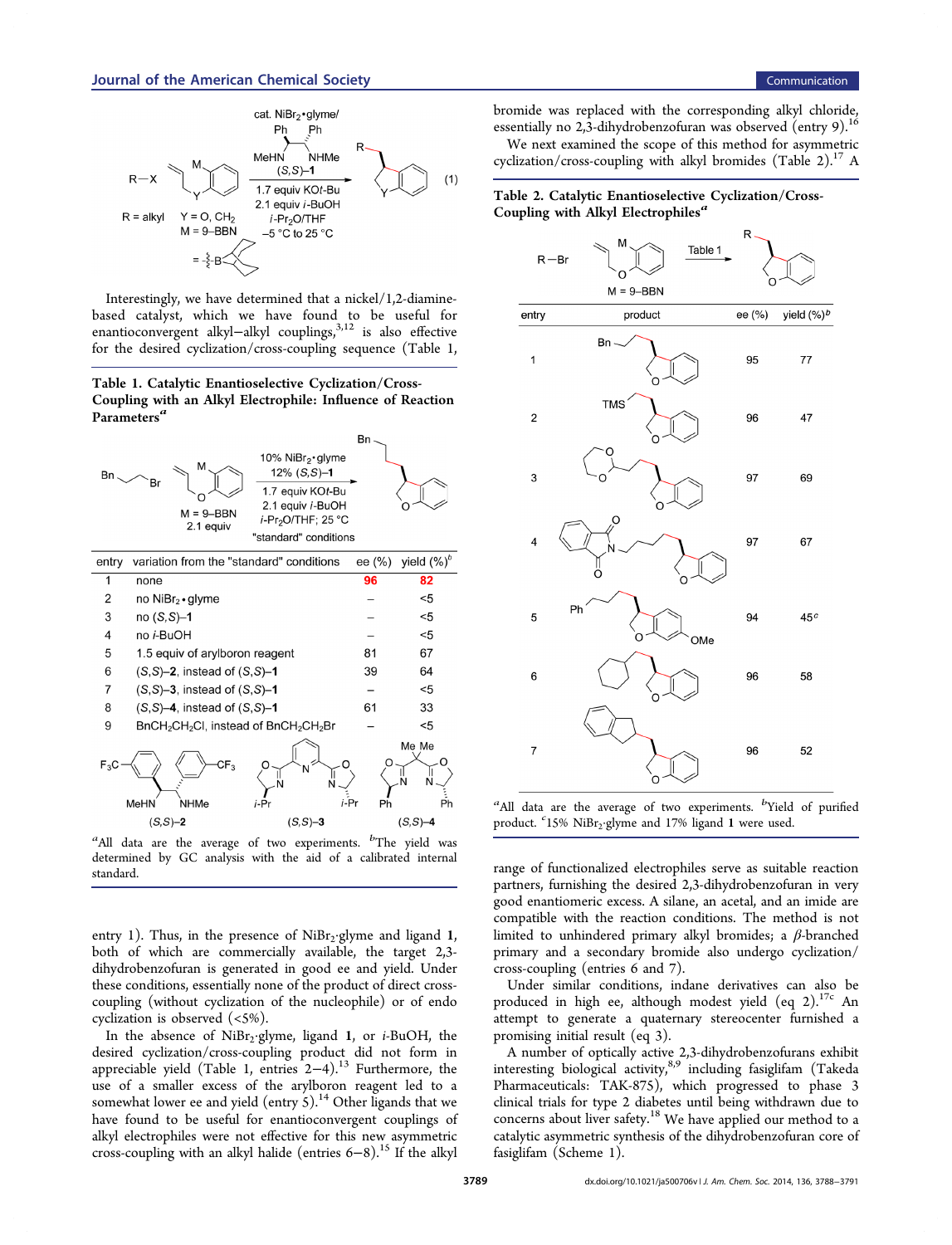<span id="page-2-0"></span>





In view of the similarity of the optimized conditions for this new asymmetric cyclization/cross-coupling process to those for our stereoconvergent cross-coupling of racemic γ-haloamides,<sup>12d</sup> we investigated the possibility that a single chiral catalyst could accomplish two distinct enantioselective transformati[ons](#page-3-0): create a new stereocenter through the cyclization of an achiral nucleophile, as well as control the absolute stereochemistry of a second stereocenter through an enantioconvergent coupling of a racemic electrophile. As illustrated in eq 4, this objective can indeed be achieved (minor diastereomer: 86% ee).



In summary, we have expanded the scope of cross-coupling reactions of alkyl electrophiles by incorporating an olefin in the nucleophilic partner, which leads to the formation of an additional carbon−carbon bond and stereocenter, when compared with a simple cross-coupling. With the aid of a nickel/diamine catalyst (both components are commercially available), we have established that this strategy enables the synthesis of highly enantioenriched 2,3-dihydrobenzofurans and indanes through couplings with a range of alkyl halides. We have applied this new method to the generation of the dihydrobenzofuran core of fasiglifam, as well as to a transformation wherein the chiral catalyst controls the stereochemistry of two rather different processes: a  $\beta$ -migratory insertion and an enantioconvergent coupling of a racemic alkyl halide. Ongoing studies are directed at further enlarging the scope of cross-coupling reactions of alkyl electrophiles, as well as elucidating the mechanisms of these transformations.

# ■ ASSOCIATED CONTENT

### **6** Supporting Information

Experimental procedures and compound characterization data. This material is available free of charge via the Internet at http://pubs.acs.org.

# ■ [AUTHOR INF](http://pubs.acs.org)ORMATION

Corresponding Author

gcfu@caltech.edu

#### Notes

[The authors decla](mailto:gcfu@caltech.edu)re no competing financial interest.

#### ■ ACKNOWLEDGMENTS

Support has been provided by the National Institutes of Health (National Institute of General Medical Sciences: R01- GM62871). We thank Yufan Liang, Dr. Allen G. Oliver (University of Notre Dame), Dr. Nathan D. Schley, and Dr. Scott C. Virgil (Caltech Center for Catalysis and Chemical Synthesis, supported by the Gordon and Betty Moore Foundation) for assistance.

#### ■ REFERENCES

(1) For reviews and leading references, see: (a) Glasspoole, B. W.; Crudden, C. M. Nat. Chem. 2011, 3, 912−913. (b) Rudolph, A.; Lautens, M. Angew. Chem., Int. Ed. 2009, 48, 2656−2670. (c) Glorius, F. Angew. Chem., Int. Ed. 2008, 47, 8347−8349. (d) Swift, E. C.; Jarvo, E. R. Tetrahedron 2013, 69, 5799−5817.

(2) For a few examples and leading references, see: (a) Do, H.-Q.; Chandrashekar, E. R. R.; Fu, G. C. J. Am. Chem. Soc. 2013, 135, 16288−16291. (b) Schmidt, T.; Kirschning, A. Angew. Chem., Int. Ed. 2012, 51, 1063−1066. (c) Tsuji, T.; Yorimitsu, H.; Oshima, K. Angew. Chem., Int. Ed. 2002, 41, 4137−4139. (d) Shields, J. D.; Ahneman, D. T.; Graham, T. J. A.; Doyle, A. G. Org. Lett. 2014, 16, 142−145. (e) Caeiro, J.; Sestelo, J. P.; Sarandeses, L. A. Chem.—Eur. J. 2008, 14, 741−746.

(3) Cordier, C. J.; Lundgren, R. J.; Fu, G. C. J. Am. Chem. Soc. 2013, 135, 10946−10949.

(4) For reviews on asymmetric carbometalation, see: (a) Ojima, I.; Kaloko, J. J.; Chaterpaul, S. J.; Teng, Y.-H. G.; Lin, C.-F. In Catalytic Asymmetric Synthesis; Ojima, I., Ed.; Wiley: Hoboken, NJ, 2010; pp 643−681. (b) Negishi, E.-i.; Tan, Z. Top. Organomet. Chem. 2005, 8, 139−176. (c) Hoveyda, A. H.; Heron, N. M. In Comprehensive Asymmetric Catalysis; Jacobsen, E. N., Pfaltz, A., Yamamoto, H., Eds.; Springer−Verlag: Berlin, 1999; pp 431−454.

(5) McDonald, R. I.; Liu, G.; Stahl, S. S. Chem. Rev. 2011, 111, 2981−3019.

(6) For recent examples of related catalytic asymmetric couplings wherein the nucleophilic site is a nitrogen, rather than a carbon, and the electrophile is not an alkyl halide, see: (a) Mai, D. N.; Wolfe, J. P. J. Am. Chem. Soc. 2010, 132, 12157−12159. (b) Ingalls, E. L.; Sibbald, P. A.; Kaminsky, W.; Michael, F. E. J. Am. Chem. Soc. 2013, 135, 8854− 8856.